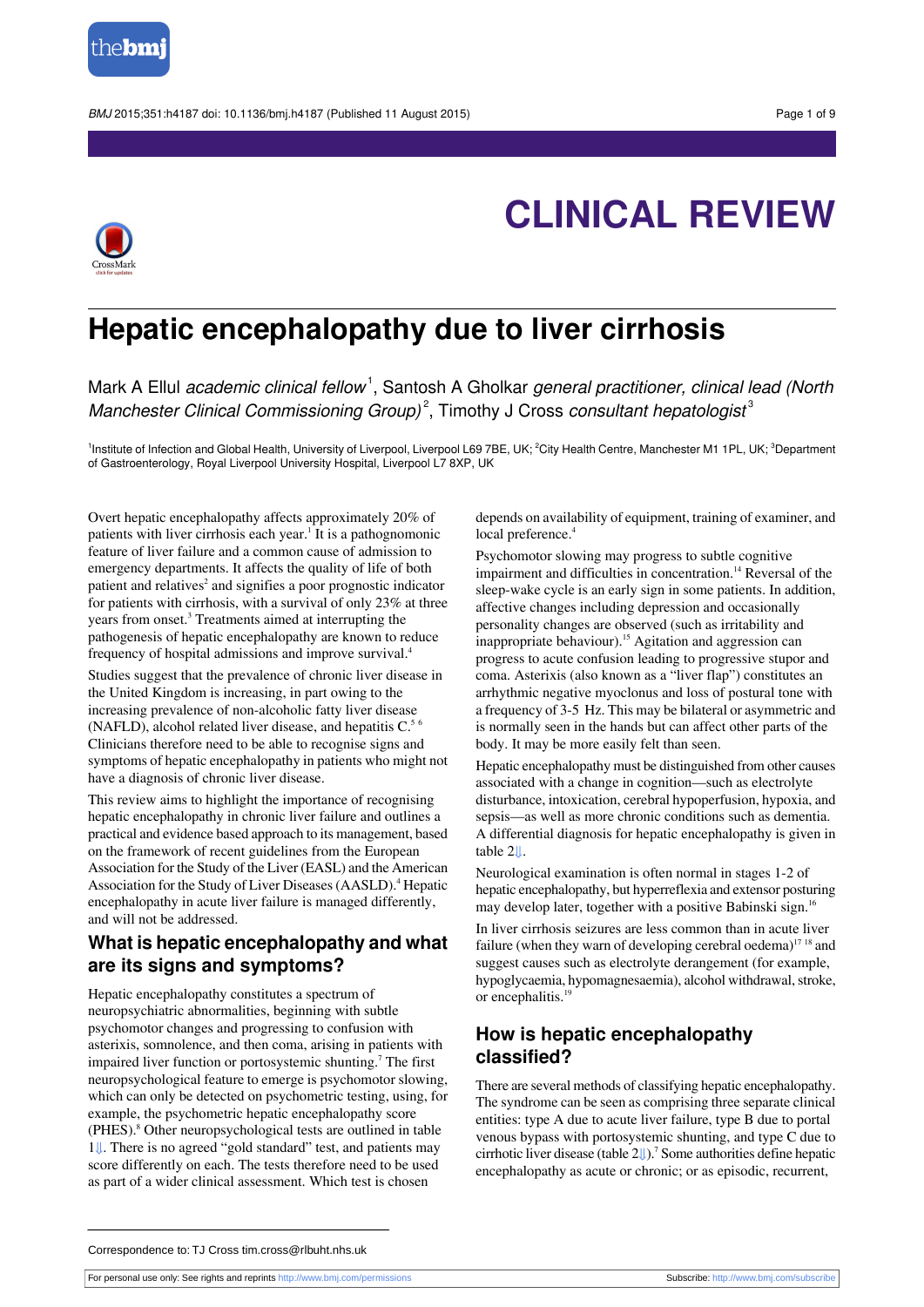#### **The bottom line**

- **•** Hepatic encephalopathy is a sign of poor prognosis and correlates with mortality in both in patients with acute liver failure and those with cirrhosis associated with end stage liver disease
- Patients without overt hepatic encephalopathy can have subtle cognitive deficits affecting quality of life that may be responsive to treatment
- **•** Hepatic encephalopathy is a clinical diagnosis that can be assisted by neuropsychology and neurophysiology
- **•** Evidence based treatments, such as lactulose and rifaximin, influence both length and quality of life

#### **Sources and selection criteria**

We searched PubMed up to March 2015 (and updated June 2015) with the terms "hepatic encephalopathy" and "minimal hepatic encephalopathy" targeting reviews and studies published in English since 1990. We searched the references of identified articles as well<br>as our own files. The selection of references was made based on our assessment of rel

or persistent; others differentiate between non-precipitated and precipitated episodes.

Type B hepatic encephalopathy may develop acutely after transjugular intrahepatic portosystemic shunting (TIPS) procedures,<sup>20</sup> in which an iatrogenic portosystemic shunt is created. The likelihood of developing overt hepatic encephalopathy after TIPS varies from 15% to  $48\%,$ <sup>21</sup> and is higher in older patients, those with previous episodes of hepatic encephalopathy, and those with a higher Child-Pugh score.<sup>22</sup> If covert hepatic encephalopathy is included the risk is higher. If hepatic encephalopathy does develop, shunt size reduction or embolisation of portosystemic collaterals should be considered.<sup>23</sup>

The most common clinical classification used to describe the severity of hepatic encephalopathy is the West Haven criteria (table  $3\sqrt{1}$ ).<sup>7</sup> This describes the continuum of hepatic encephalopathy progressing through its four stages, from mild lack of awareness to coma.

Covert hepatic encephalopathy refers to subtle neuropsychological problems, psychomotor slowing, and difficulty with activities of daily living that can be detected on neuropsychological assessment (see table [1⇓](#page-6-0)). It is not reliably detected by the clinician without investigations. Recent studies have demonstrated that covert hepatic encephalopathy affects up to 50% of cirrhotic patients.<sup>8</sup> Many patients develop covert hepatic encephalopathy in a chronic manner, with subtle neuropsychological changes that may have devastating effects on the patient's ability to function independently.<sup>24</sup> Assessment for covert hepatic encephalopathy using psychometric tests may be particularly considered in patients with known or suspected liver cirrhosis who complain of difficulties functioning in everyday life, whose relatives have noticed attentional difficulties, or when employment is directly affected by cognitive impairment.<sup>4</sup> Covert hepatic encephalopathy also has a poor prognosis, with increased risk of hospitalisation and progression to overt hepatic encephalopathy or mortality.<sup>25</sup>

### **What causes hepatic encephalopathy?**

Hepatic encephalopathy can develop due to liver failure from any cause. It is postulated that its pathogenesis is related to the effects of nitrogenous waste products on the brain, particularly ammonia and glutamine.<sup>26</sup> Glutamine is normally metabolised by glutaminase in the small intestine to ammonia and glutamate; ammonia is then converted to urea in the liver. $27$  High levels of ammonia in the serum lead to cerebral oedema, which acts synergistically with an inflammatory response in the central nervous system to cause complex cortical and subcortical dysfunction. In cirrhotic patients, portosystemic shunting allows ammonia and other neurotoxins to bypass the liver and enter the systemic circulation, and this may also occur after

transjugular intrahepatic portosystemic shunting. Hyponatraemia, common in cirrhosis, may also exacerbate cerebral oedema and astrocyte dysfunction.<sup>28</sup> Muscle volume depletion (sarcopenia) contributes to the development of encephalopathy, since muscle represents an alternative site of ammonia detoxification.<sup>29</sup> Patients with a concomitant systemic inflammatory response syndrome, such as from infection, are predisposed to developing hepatic encephalopathy.<sup>30 31</sup> The gut microbiota has also been implicated in pathogenesis, and there is evidence for gut dysbiosis and small bowel overgrowth, $32$ hence the possibility of therapies modulating microbiota, such as probiotics.

### **Which investigations aid diagnosis?**

There is no specific test for hepatic encephalopathy, and the diagnosis should be made on clinical grounds through the exclusion of other conditions that can mimic or be confused with hepatic encephalopathy (see table 2[⇓\)](#page-7-0). Testing of arterial or venous ammonia levels is commonly performed, but levels correlate poorly with the grade of hepatic encephalopathy<sup>33</sup> and should not be used alone for establishing the diagnosis as they are not consistently raised.<sup>34</sup>

Computed tomography or magnetic resonance imaging should be performed in all patients in whom a diagnosis of hepatic encephalopathy is being considered, in order to exclude other conditions such as intracranial haemorrhage or space occupying lesions. Hyperintensity of the basal ganglia on magnetic resonance imaging is suggestive of portosystemic shunting.<sup>35</sup> Positron emission tomography has been used experimentally and may have a role, but this remains undefined.<sup>36</sup>

Electroencephalography is used to investigate for the presence of seizures and should be considered if subclinical seizures are suspected.<sup>37</sup> It may show characteristic changes in overt hepatic encephalopathy in the form of triphasic waves, as well as more subtle signs in covert hepatic encephalopathy.<sup>38</sup> It may be used together with neuropsychological assessments (see table [1⇓](#page-6-0)) to aid the diagnosis of covert hepatic encephalopathy.<sup>4</sup> However, the findings are generally non-specific and may be influenced by metabolic and drug factors.

### **How is hepatic encephalopathy managed?**

The management of hepatic encephalopathy depends on its type and severity. Many patients with covert hepatic encephalopathy may not require treatment unless the condition is thought to be adversely affecting quality of life.<sup>4</sup> Episodes of overt hepatic encephalopathy can be shortened with appropriate treatment, and further events prevented.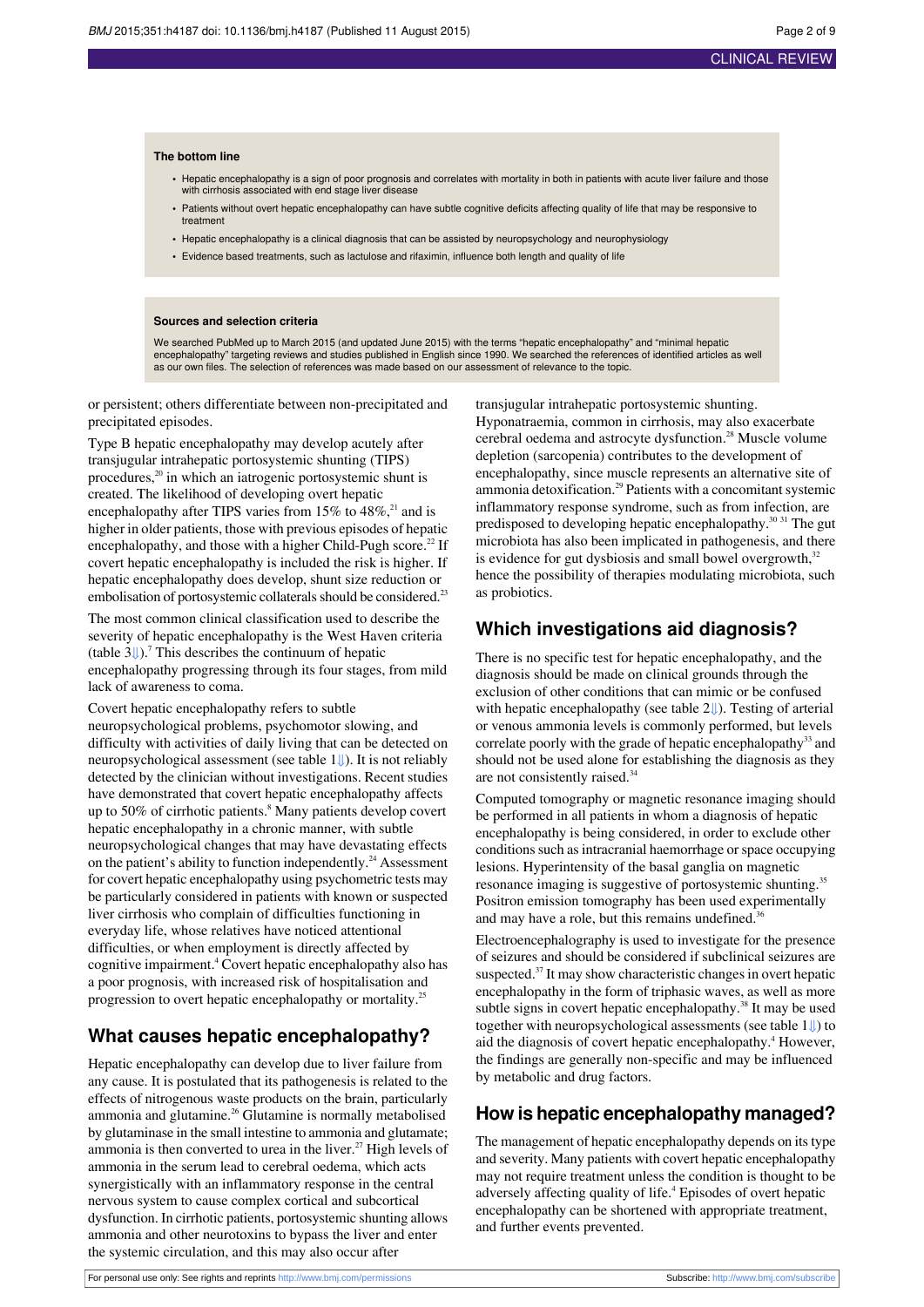Many patients presenting acutely with overt hepatic encephalopathy will have an underlying precipitant, such as gastrointestinal bleeding, infection, diuretic overdose, or use of sedating medication.<sup>39</sup> The first stage in management is to address these—that is, by stopping precipitating drugs, treating infection, etc. However, a substantial proportion of patients will have no identified cause.

All patients with evidence of hepatic encephalopathy should be advised to stop driving and inform the Driver and Vehicle Licensing Authority (DVLA).<sup>4</sup> Studies have shown that even patients with covert hepatic encephalopathy are more prone to road traffic accidents.<sup>40</sup> Failure of the patient to inform the DVLA about the condition may result in a fine. Patients are likely to have their licence revoked until satisfactory recovery is demonstrated.<sup>41</sup>

### **Nutrition**

Historically, dietary protein restriction has been advised for patients with hepatic encephalopathy as this was thought to decrease intestinal ammonia production, but a small randomised trial suggests that normal protein diets are safe, and protein malnutrition may contribute to sarcopenia, potentially worsening the condition.<sup>42 43</sup> Thus it is recommended by the International Society for Hepatic Encephalopathy and Nitrogen Metabolism that 1.2-1.5 g/kg of protein is given in small meals distributed throughout the day, with a late night snack of complex carbohydrates.<sup>44</sup> A nasogastric feeding tube should be considered if the patient is unable to achieve the dietary targets.

### **Non-absorbable disaccharides and probiotics**

Lactulose is a non-absorbable disaccharide that is metabolised to lactic and acetic acid in the colon, reducing the pH and promoting the excretion of ammonia as well as the utilisation of ammonia in the metabolism of gut bacteria.<sup>45 46</sup> Although a Cochrane review did not find a significant difference in outcomes associated with its use in acute hepatic encephalopathy, $47$  results from a well conducted randomised controlled trial support the use of lactulose in the secondary prophylaxis of hepatic encephalopathy.<sup>48</sup> The EASL-AASLD guidelines recommend that lactulose is used as a first line agent in episodes of overt hepatic encephalopathy and then continued to prevent further episodes.<sup>4</sup> The patient should take 25 mL of lactulose twice daily, aiming to achieve three soft bowel motions a day.<sup>4</sup> Lactitol is an alternative and is used in some centres on the basis of poor quality evidence from a small meta-analysis of four small trials suggesting that it may be better tolerated than lactulose.<sup>49</sup>

Probiotic therapy was found to decrease overt hepatic encephalopathy in a meta-analysis of six randomised controlled trials.<sup>50</sup> Probiotics can be administered in yoghurt drinks or tablets, commonly containing *Lactobacillus rhamnosus* and *Saccharomyces boulardii*. A Cochrane review examining seven trials found insufficient evidence to recommend the routine use of probiotics, largely because of methodological concerns.<sup>51</sup>

Polyethylene glycol is a purgative laxative agent which produces catharsis of the gut, theoretically reducing the numbers of ammonia producing bacteria. In a recent well designed randomised controlled trial, it was shown to be as effective as, and possibly superior to, lactulose in terms of speed of resolution of hepatic encephalopathy and reduction in length of hospital stay.<sup>52</sup> However, more data are required before it can be routinely recommended in preference to lactulose.

### **Neomycin and rifaximin**

Advances in treatment in recent decades have been due to the use of oral antibiotics to modulate gut flora, thus reducing ammonia production. Neomycin is an aminoglycoside antibiotic which is poorly absorbed and reaches high concentrations in the gut, acting as a glutaminase inhibitor. $53$  It was the first antibiotic agent to be widely used in hepatic encephalopathy, although significant adverse events compared with newer agents now preclude its use.

Rifaximin is a semisynthetic antibiotic derived from rifamycin. The National Institute of Health and Care Excellence (NICE) recently recommended rifaximin for the prevention of episodes of overt hepatic encephalopathy based on evidence from a large well conducted randomised controlled trial.<sup>54 55</sup> Both NICE and the EASL-AASLD guidance recommend rifaximin for secondary prophylaxis of overt hepatic encephalopathy in patients who have had further episodes while taking lactulose.<sup>4</sup> There is no evidence for the use of rifaximin alone.

### **What treatments are available forresistant hepatic encephalopathy?**

Patients whose hepatic encephalopathy does not respond to optimal medical treatment, in the form of lactulose and rifaximin, may be considered for embolisation of portosystemic shunts, which can be undertaken percutaneously. Evidence from two retrospective studies suggests that the procedure decreases hospital admissions and improves survival, but adverse effects include de novo gastro-oesophageal varices, worsening ascites, and renal dysfunction due to contrast-induced nephropathy.<sup>56 57</sup>

Liver transplantation should be considered in all suitable candidates presenting with hepatic encephalopathy, and discussion with a liver transplant centre initiated.<sup>58</sup> Patients can be considered for a transplant if they have had two admissions for hepatic encephalopathy in the past six months in the absence of comorbidities that would preclude surgery.<sup>59</sup> Patients with alcoholic liver disease must be abstinent and sign an agreement indicating intention of continued abstinence. $60$ 

### **Hepatic encephalopathy and end of life care**

For patients who are not candidates for liver transplantation, particularly those for whom hepatic encephalopathy is refractory to treatment or leads to an increasing number of hospital admissions, it is important that clinicians recognise that a switch in the emphasis of care may be required. Discussions with the patient, family members, and carers are important to inform them what hepatic encephalopathy is, what causes it and, importantly, what its implications are. In the context of liver cirrhosis and in the face of clinical deterioration, the clinician may ask the "surprise" question—that is, "Would I be surprised if this patient were not alive in 12 months' time?"<sup>61</sup> If the answer is no, then consider placing the patient on an end of life registry, informing his or her general practitioner and the community palliative care team.

The "Amber care bundle" is a set of evidence based interventions which provides a framework for clinicians to follow to ensure that the correct steps are taken. $62$  The emphasis of care may then shift to maintaining the patient's comfort, wishes, and dignity, providing support to the family and carers, and trying to avoid hospital admissions. Carers should be educated about the causes of hepatic encephalopathy and how to prevent them, such as by preventing constipation and avoiding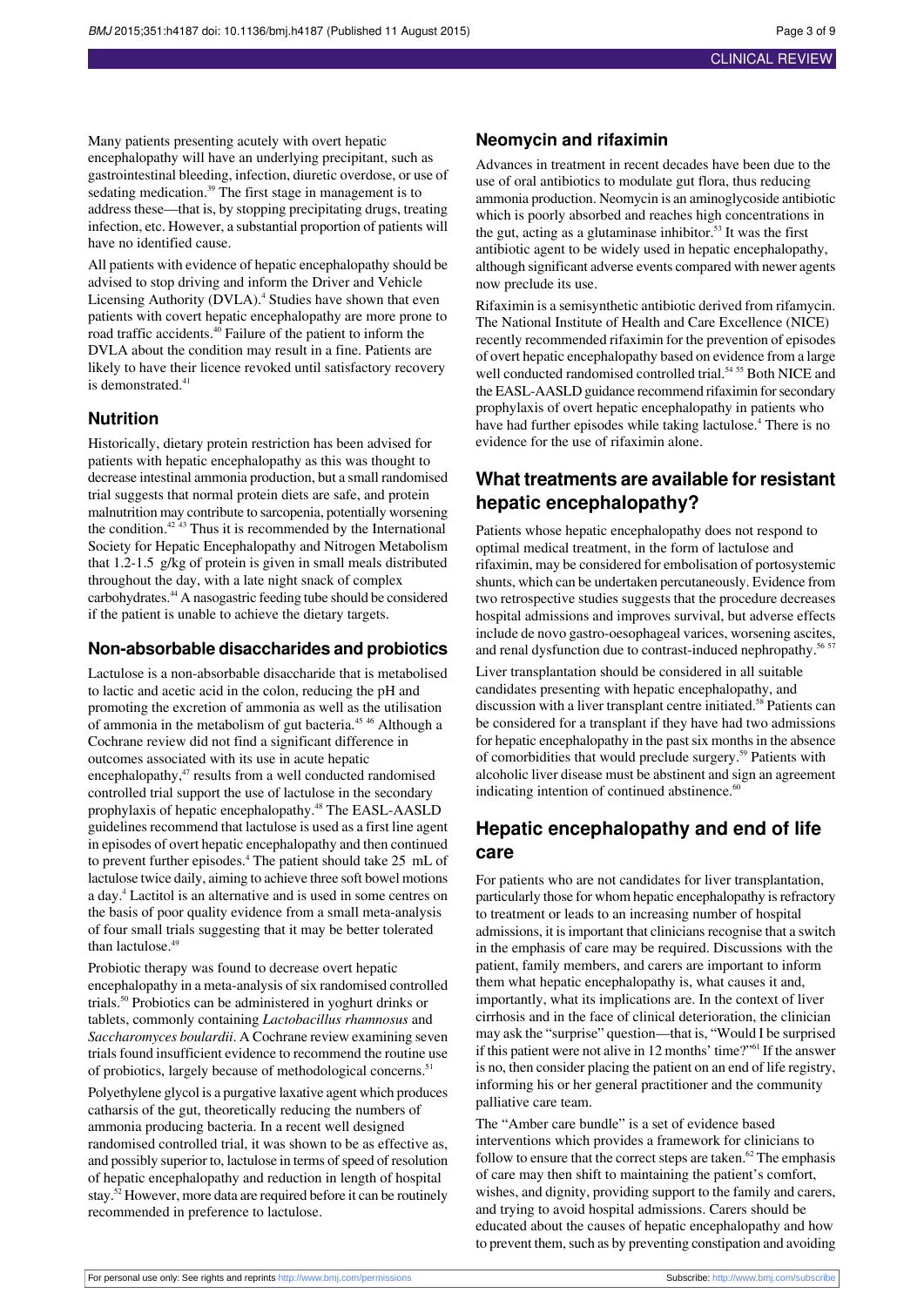sedating medications. If constipation develops, then increasing doses of laxatives should be considered. If this does not lead to an improvement, carers should either be taught how to administer phosphate enemas or contact a district nurse to assist with this. For patients who wish to be cared for at home, when they enter the dying phase of their disease, their carers and the primary care team should be fully informed and receive written information as to how to respond to the complications of end stage disease such as variceal bleeding, ascites, worsening hepatic encephalopathy, and sepsis. At this stage the main aim is to reduce distress rather than preserve lucency, thus administering opiates, benzodiazepines, and other sedating medications can be considered where appropriate.

We thank Ralph Crawford, one of our patients who experienced hepatic encephalopathy, for his description of his patient journey.

Contributors: All authors contributed to the literature search. MAE wrote the manuscript and SAG and TJC edited it and added further comments relevant to the condition and from the perspective of primary care.

Competing interests: We have read and understood the BMJ Group policy on declaration of interests and have no relevant interests to declare.

Provenance and peer review: Not commissioned; externally peer reviewed.

Patient consent: Patient consent obtained.

- 1 Bajaj JS. Review article: the modern management of hepatic encephalopathy. Aliment acol Ther 2010:31:537-47.
- 2 Nabi E, Thacker LR, Wade JB, et al. Diagnosis of covert hepatic encephalopathy without specialized tests. Clin Gastroenterol Hepatol 2014;12:1384-9.
- 3 Bustamante J, Rimola A, Ventura PJ, et al. Prognostic significance of hepatic encephalopathy in patients with cirrhosis. J Hepatol 1999;30:890-5.
- 4 American Association for the Study of Liver and European Association for the Study of the Liver. Hepatic encephalopathy in chronic liver disease: 2014 practice guideline by the European Association for the Study of the Liver and the American Association for the Study of Liver Diseases. J Hepatol 2014;6:642-59.
- 5 NHS Right Care. The NHS atlas of variation in healthcare for people with liver disease. Reducing unwarranted variation to increase value and improve quality, 2013. www.rightcare [nhs.uk/index.php/atlas/liver-disease-nhs-atlas-of-variation-in-healthcare-for-people-with](http://www.rightcare.nhs.uk/index.php/atlas/liver-disease-nhs-atlas-of-variation-in-healthcare-for-people-with-liver-disease/)[liver-disease/.](http://www.rightcare.nhs.uk/index.php/atlas/liver-disease-nhs-atlas-of-variation-in-healthcare-for-people-with-liver-disease/)
- 6 Mokdad AA, Lopez AD, Shahraz S, et al. Liver cirrhosis mortality in 187 countries between 1980 and 2010: a systematic analysis. BMC Med 2014;12:145.
- 7 Ferenci P, Lockwood A, Mullen K, et al. Hepatic encephalopathy—definition, nomenclature, diagnosis, and quantification: final report of the working party at the 11th World Congresses of Gastroenterology, Vienna, 1998. Hepatology 2002;35:716-21.
- Weissenborn K, Ennen JC, Schomerus H, et al. Neuropsychological characterization of hepatic encephalopathy. J Hepatol 2001;34:768-73.
- 9 Amodio P, Montagnese S, Gatta A, et al. Characteristics of minimal hepatic encephalopathy. Metab Brain Dis 2004;19:253-67.
- 10 Bajaj JS. Minimal hepatic encephalopathy matters in daily life. World J Gastroenterol 2008;14:3609-15.
- 11 Bajaj JS, Thacker LR, Heuman DM, et al. The Stroop smartphone application is a short and valid method to screen for minimal hepatic encephalopathy. Hepatology 2013;58:1122-32.
- 12 Kircheis G, Wettstein M, Timmermann L, et al. Critical flicker frequency for quantification of low-grade hepatic encephalopathy. Hepatology 2002;35:357-66.
- 13 Lauridsen MM, Thiele M, Kimer N, et al. The continuous reaction times method for diagnosing, grading, and monitoring minimal/covert hepatic encephalopathy. Metab Brain Dis 2013;28:231-4.
- 14 Amodio P, Del Piccolo F, Marchetti P, et al., Clinical features and survivial of cirrhotic patients with subclinical cognitive alterations detected by the number connection test and computerized psychometric tests. Hepatology 1999;29:1662-7.
- 15 Bajaj JS, Hafeezullah M, Franco J, et al. Inhibitory control test for the diagnosis of minimal hepatic encephalopathy. Gastroenterology 2008;135:1591-600.
- 16 Adams RD, Foley JM. The neurological disorder associated with liver disease. Res Publ Assoc Res Nerv Ment Dis 1953;32:198-237. 17 Scott TR, Kronsten VT, Hughes RD, et al. Pathophysiology of cerebral oedema in acute
- liver failure. World J Gastroenterol 2013;19:9240-55 18 Lacerda G, Krummel T, Sabourdy C, et al. Optimizing therapy of seizures in patients with
- renal or hepatic dysfunction. Neurology 2006;67(12 suppl 4):S28-33. 19 Ardizzone G, Arrigo A, Schellino MM. Neurological complications of liver cirrhosis and
- orthotopic liver transplant. Transplant Proc 2006;38:789-92. 20 Riggio O, Nardelli S, Moscucci F, et al. Hepatic encephalopathy after transiugular
- intrahepatic portosystemic shunt. Clin Liver Dis 2012;16:133-46. 21 Rössle M. TIPS: 25 years later. J Hepatol 2013;59:1081-93.
- 22 Bai M, Qi X, Yang Z, et al. Predictors of hepatic encephalopathy after transjugular intrahepatic portosystemic shunt in cirrhotic patients: a systematic review. J Gastroenterol Hepatol 2011;26:943-51.
- 23 Fanelli F, Salvatori FM, Rabuffi P, et al. Management of refractory hepatic encephalopathy after insertion of TIPS: long-term results of shunt reduction with hourglass-shaped balloon-expandable stent-graft. AJR Am J Roentgenol 2009;193:1696-702.
- 24 Bianchi G, Giovagnoli M, Sasdelli AS, et al. Hepatic encephalopathy and health-related quality of life. Clin Liver Dis 2012;16:159-70.
- 25 Patidar KR, Thacker LR, Wade JB, et al. Covert hepatic encephalopathy is independently associated with poor survival and increased risk of hospitalization. Am J Gastroenter 2014;109:1757-63.
- 26 Martinez-Hernandez A, Bell KP, Norenberg MD. Glutamine synthetase: glial localization in brain. Science 1977;195:1356-8.
- 27 Desjardins P, Du T, Jiang W, et al. Pathogenesis of hepatic encephalopathy and brain edema in acute liver failure: role of glutamine redefined. Neurochem Int 2012;60:690-6.
- 28 Iwasa M, Takei Y. Pathophysiology and management of hepatic encephalopathy 2014 update: ammonia toxicity and hyponatremia. Hepatol Res 2015; doi:[10.1111/hepr.12495](http://dx.doi.org/10.1111/hepr.12495).
- 29 Merli M, Giusto M, Lucidi C, et al. Muscle depletion increases the risk of overt and minimal hepatic encephalopathy: results of a prospective study. Metab Brain Dis 2013;28:281-4. 30 Jalan R, Kapoor D. Reversal of diuretic-induced hepatic encephalopathy with infusion of
- albumin but not colloid. Clin Sci (Lond) 2004;106:467-74. 31 Shawcross DL, Davies NA, Williams R, et al. Systemic inflammatory response exacerbates the neuropsychological effects of induced hyperammonemia in cirrhosis. J Hepatol
- 2004;40:247-54. 32 Rai R, Saraswat VA, Dhiman RK. Gut microbiota: its role in hepatic encephalopathy. J
- Clin Exp Hepatol 2015;5(suppl 1):S29-36. 33 Kramer L, Tribl B, Gendo A, et al. Partial pressure of ammonia versus ammonia in hepatic
- encephalopathy. Hepatology 2000;31:30-4. 34 Basile AS. Direct and indirect enhancement of GABAergic neurotransmission by ammonia: implications for the pathogenesis of hyperammonemic syndromes. Neurochem Int
- 2002;41:115-22. 35 Jiang M, Wang Z, Tsauo J, et al. Basal ganglia hyperintensity may be a marker of hepatic encephalopathy secondary to portosystemic shunting. Clin Res Hepatol Gastroenterol
- 2015;39:e5-6. 36 Stewart CA, Reivich M, Lucey MR, Gores GJ. Neuroimaging in hepatic encephalopathy. Clin Gastroenterol Hepatol 2005;3:197-207.
- 37 Stewart J, Särkelä M, Koivusalo AM. Frontal electroencephalogram variables are associated with outcome and stage of hepatic encephalopathy in acute liver failure. Live Transpl 2014;20:1256-65.
- 38 Amodio P, Campagna F, Olianas S. Detection of minimal hepatic encephalopathy: normalization and optimization of the Psychometric Hepatic Encephalopathy Score. A neuropsychological and quantified EEG study. J Hepatol 2008;49:346-53.
- 39 Duseja A, Chawla YK, Dhiman RK, et al. Non-hepatic insults are common acute precipitants in patients with acute on chronic liver failure (ACLF). Dig Dis Sci 2010;55:3188-92.
- 40 Bajaj JS, Saeian K, Schubert CM. Minimal hepatic encephalopathy is associated with
- motor vehicle crashes: the reality beyond the driving test. Hepatology 2009;50:1175-83. 41 Drivers Medical Group, DVLA. For medical practitioners: at a glance guide to the current medical standards of fitness to drive. Driver and Vehicle Licensing Authority, 2014. https: //www.gov.uk/government/uploads/system/uploads/attachment\_data/file/435071/aagv1. pdf.
- 42 Cabral CM, Burns DL. Low-protein diets for hepatic encephalopathy debunked: let them eat steak. Nutr Clin Pract 2011;26:155-9.
- 43 Córdoba J, López-Hellín J, Planas M, et al. Normal protein diet for episodic hepatic encephalopathy: results of a randomized study. J Hepatol 2004;41:38-43.
- 44 Amodio P, Bemeur C, Butterworth R, et al. The nutritional management of hepatic encephalopathy in patients with cirrhosis: International Society for Hepatic Encephalopathy and Nitrogen Metabolism Consensus. Hepatology 2013;58:325-36.
- 45 Vince AJ, Burridge SM. Ammonia production by intestinal bacteria: the effects of lactose, lactulose and glucose. J Med Microbiol 1980;13:177-91.
- 46 Paik YH, Lee KS, Han KH, et al. Comparison of rifaximin and lactulose for the treatment of hepatic encephalopathy: a prospective randomized study. Yonsei Med J 2005;46:399-407.
- 47 Als-Nielsen B, Gluud LL, Gluud C. Nonabsorbable disaccharides for hepatic
- encephalopathy. Cochrane Database Syst Rev 2004;(2):CD003044. 48 Sharma BC, Sharma P, Agrawal A, et al. Secondary prophylaxis of hepatic encephalopathy: an open-label randomized controlled trial of lactulose versus placebo. Gastroenterology
- 2009;137:885-91. 49 Cammà C, Fiorello F, Tinè F, et al. Lactitol in treatment of chronic hepatic encephalopathy. A meta-analysis. Dig Dis Sci 1993;38:916-22.
- Xu J, Ma R, Chen LF, et al. Effects of probiotic therapy on hepatic encephalopathy in patients with liver cirrhosis: an updated meta-analysis of six randomized controlled trials. Hepatobiliary Pancreat Dis Int 2014;13:354-60.
- 51 McGee RG, Bakens A, Wiley K, et al. Probiotics for patients with hepatic encephalopathy. Cochrane Database Syst Rev 2011;(2):CD008716.
- 52 Rahimi RS, Singal AG, Cuthbert JA, et al. Lactulose vs polyethylene glycol 3350--electrolyte solution for treatment of overt hepatic encephalopathy: the HELP randomized clinical trial. JAMA Intern Med 2014;174:1727-33.
- 53 Hawkins RA, Jessy J, Mans AM, Chedid A, DeJoseph MR. Neomycin reduces the intestinal
- production of ammonia from glutamine. Adv Exp Med Biol 1994;368:125-34.<br>54 National Institute for Health and Care Excellence. Rifaximin for preventing episodes of overt hepatic encephalopathy (technology appraisal guidance 337). 2015. [www.nice.org.](http://www.nice.org.uk/guidance/ta337) [uk/guidance/ta337.](http://www.nice.org.uk/guidance/ta337)
- 55 Bass NM, Mullen KD, Sanyal A, et al. Rifaximin treatment in hepatic encephalopathy. N Engl J Med 2010;362:1071-81.
- 56 Laleman W, Simon-Talero M, Maleux G, et al. Embolization of large spontaneous portosystemic shunts for refractory hepatic encephalopathy: a multicenter survey on safety and efficacy. Hepatology 2013;57:2448-57.
- 57 An J, Kim KW, Han S, et al. Improvement in survival associated with embolisation of spontaneous portosystemic shunt in patients with recurrent hepatic encephalopathy. Aliment Pharmacol Ther 2014;39:1418-26.
- 58 Martin P, DiMartini A, Feng S, et al. Evaluation for liver transplantation in adults: 2013 practice guideline by the American Association for the Study of Liver Diseases and the .<br>American Society of Transplantation. Hepatology 2014;59:1144-65.
- 59 Neuberger J, Gimson A, Davies M, et al. Selection of patients for liver transplantation and allocation of donated livers in the UK. Gut 2008;57:252-7.
- 60 Bathgate A. UK liver transplant units. Recommendations for alcohol-related liver disease. Lancet 2006;367:2045-6.
- 61 Kendrick, E. Getting it right: Improving end of life care for people living with liver disease . NHS Liver Care, 2013.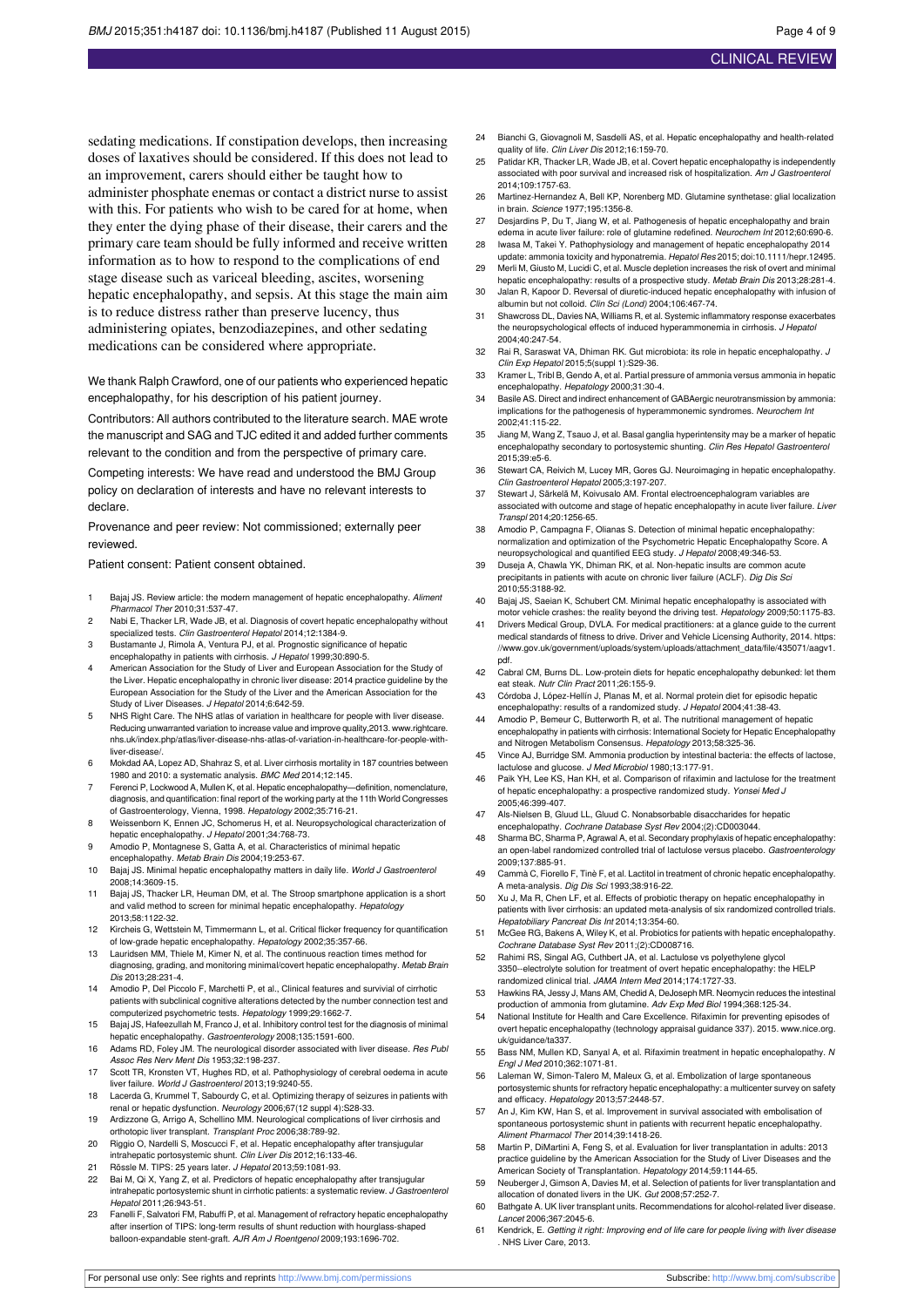#### **Future prospects in the treatment of hepatic encephalopathy**

L-ornithine-L-aspartate (LOLA)—A preparation containing the amino acids ornithine and aspartic acid, given by intravenous infusion Evidence: A meta-analysis including 20 randomised controlled trials showed LOLA to be as effective as non-absorbable disaccharides, with a trend towards superiority, with few adverse effects<sup>63</sup>

Branched chain amino acids (BCAA)—A preparation of amino acids (valine, leucine, and isoleucine) normally given orally or by nasogastric tube, postulated to alter the balance of amino acids in the brain as well as to provide energy supplementation Evidence: A recent Cochrane review considered 16 randomised clinical trials and found high quality evidence of clinical benefit but no

effect on mortality, quality of life, or nutrition parameters<sup>64</sup>

Human albumin solution (HAS)—Albumin is a crucial plasma protein that is reduced in liver failure. Supplementing albumin intravenously may help to address circulatory dysfunction

Evidence: A small randomised trial suggested that intravenous HAS does not improve resolution of hepatic encephalopathy, but it may improve survival<sup>65</sup>

Glyceryl phenylbutyrate—An oral preparation which provides an alternative for waste nitrogen excretion, reducing ammonia production Evidence: A recent randomised controlled trial showed a reduction in episodes of hepatic encephalopathy and hospital admissions<sup>66</sup>

Ornithine phenylacetate—L-ornithine acts as a substrate for glutamine synthesis from ammonia in skeletal muscle, and phenylacetate excretes ornithine-related glutamine as phenylacetylglutamine in the kidneys<sup>1</sup>

Evidence: A trial is currently recruiting to examine safety and efficacy versus standard of care in hospitalised patients (NCT01966419)

#### **A patient's story**

I will attempt to provide an account of the impact of HE by recounting actual occurrences. Most of these have a comic element which disguises the severe anxieties I experienced. In most cases I am paradoxically able to remember what was happening at the time, and, although I think I was aware of the distress I was causing to others, I was unable to change my behaviour until the effects wore off.

My episodes of hepatic encephalopathy usually started with the onset of confusion and a state of disorientation. I would start to shake, hold<br>my head in my hands, and become argumentative, unreasonable, and uncooperative.

- **•** Dressing to go out to a dinner party, I presented downstairs with my trousers on back to front.
- **•** Returning from buying a newspaper I stood in the dark on a freezing winter's night trying to unlock the back door without success until my partner returned home from shopping.
- I once spent 20 minutes trying to figure out how to put on a pair of gardening clogs (no laces).
- **•** I forgot how to brush my teeth despite having the brush loaded with paste put in my hand and the tap turned on.
- **•** I went downstairs one morning to make my partner her cup of tea and returned inexplicably with a knife and no tea.
- **•** I didn't recognise best friends whom my partner had called for help during one of my episodes.
- **•** I offered my phone as payment in a shop.
- **•** I couldn't work out how to read a book.
- **•** I forgot how to use the computer
- **•** My handwriting became illegible.

Prior to my admission to hospital, I experienced a variety of attempts to diagnose my condition. While I understand the need to cover every possibility before arriving at hepatic encephalopathy, greeting a confused and anxious patient with "Hello again, Mr Crawford. Been drinking again have we?" cannot help. Hepatic encephalopathy is an awful experience for the patient and the carer. It is unpredictable and challenging and mystifying in the early stages because it is usually impossible to ascribe the episodes to any particular cause.

Generally, I was aware of what was happening and what I wanted to say, but I was unable to make myself clear. This was especially frightening in hospital without my partner to help and decipher. I cannot overemphasise the importance of seeking the views and opinions of the patient's carer in trying to assess the impact the condition has on their lives.

I had many awful experiences alone on a ward. For example, when I was in bed and wanted a blanket I resorted to miming to a nurse that I was cold because I couldn't retrieve the necessary words. I remember hallucinating and developing irrational fears of what might be planned for me. I even planned an elaborate plot to escape from hospital. Patients are usually seen alone on the wards when they are confused and disorientated. I remember trying to remember key facts for my partner's benefit when she visited. Usually I was unable to recall what I'd<br>been told which caused anxiety and embarrassment. Hepatic encephalopathy prohibits c things down for her benefit, but what I thought was a lucid account was illegible.

At this point, I had not been given a formal account of what hepatic encephalopathy was and what I might expect to happen to me. An explanation given to my partner was: "Toxins which your liver cannot process travel to your brain and distort its functioning." Clarity is vital<br>if the patient and carer are expecting to come to terms with hepatic encephal as soon as one is available.

Rifaximin worked for me. Being prescribed it during a consultation with my specialist certainly made me feel that I was being dealt with properly at last.

Informing the DVLA is really important. I did drive on occasions when I was affected by hepatic encephalopathy. Defiance and bravado were to blame, and I did have one minor collision which could have been avoided.

#### **Tips for non-specialists**

- **•** Patients with previously undiagnosed liver disease are increasingly likely to present to primary or secondary care with hepatic encephalopathy, and it should be part of the differential diagnosis of confusion. Screening for risk factors such as alcohol misuse,<br>exposure to bloodborne viruses, obesity, and diabetes will help to identify these patient
- **•** Seizures in patients with cirrhosis usually have another cause: evaluate for electrolyte imbalances, infection, alcohol history and stroke
- **•** Early nutritional review is vital for patients with hepatic encephalopathy and can improve outcome
- **•** If patients fail to respond to medical therapies, discussion with a liver transplant centre is advised when clinically appropriate for the patient
- **•** For patients who are not fit for transplant and who are clinically deteriorating, consider shifting the emphasis of care to maintaining comfort
- **•** Patients who are diagnosed with hepatic encephalopathy should stop driving and inform the Driver and Vehicle Licensing Authority  $(DVI A)$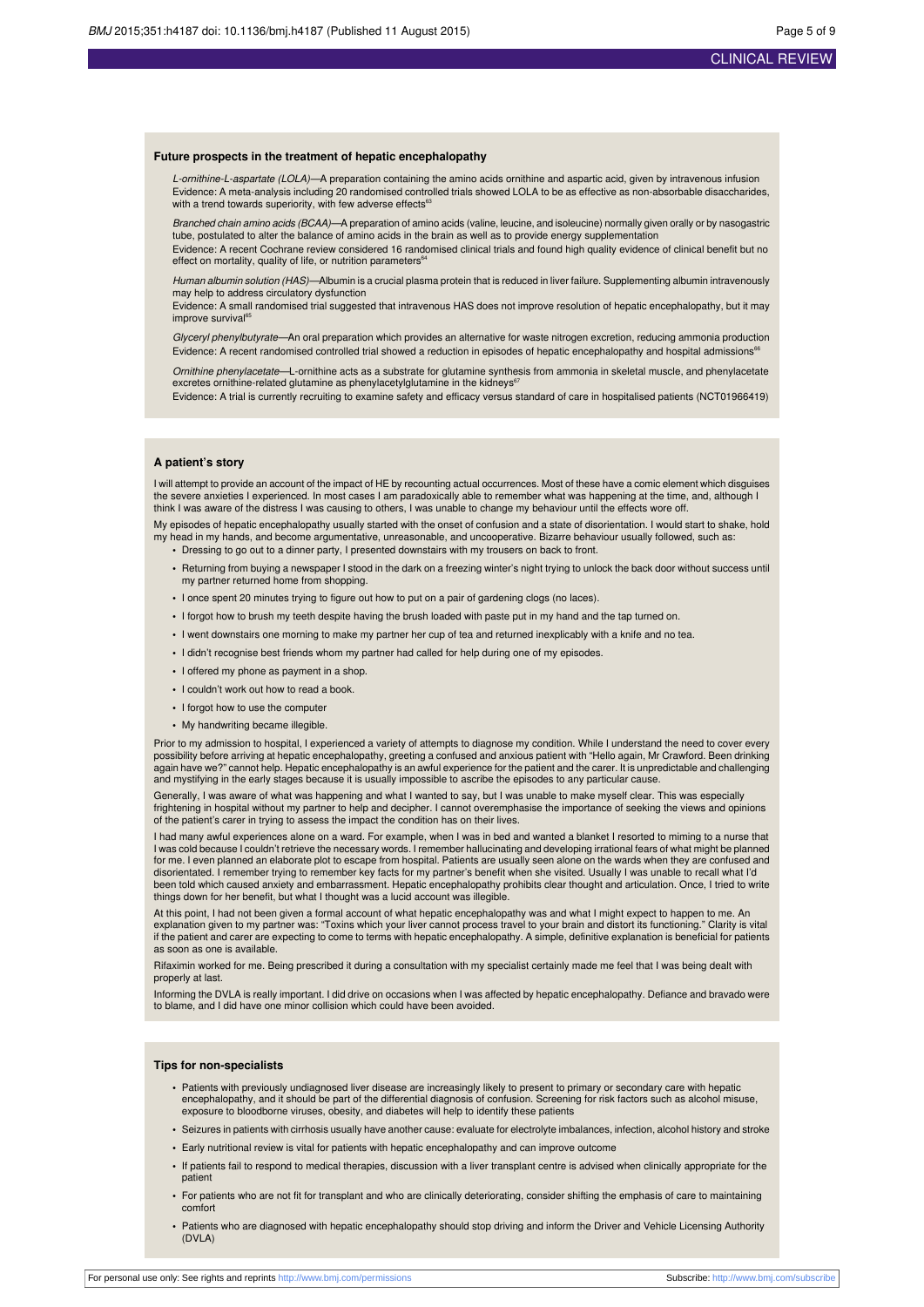#### **Questions for future research**

- **•** What is the most appropriate diagnostic strategy in covert hepatic encephalopathy?
- **•** Do patients with covert hepatic encephalopathy benefit from treatment, and if so which treatment is most effective?
- **•** Are probiotics an effective treatment for hepatic encephalopathy?
- **•** What is the role of neuroinflammation in hepatic encephalopathy, and can it be targeted with anti-inflammatory drugs?

#### **Additional educational resources**

Resources for health professionals

- EASL clinical practice guideline *Hepatic Encephalopathy in Chronic Liver Disease: 2014*—[www.easl.eu/research/our-contributions/](http://www.easl.eu/research/our-contributions/clinical-practice-guidelines/detail/hepatic-encephalopathy-in-chronic-liver-disease-2014)<br>[clinical-practice-guidelines/detail/hepatic-encephalopathy-in-chronic-liver-disease-2014](http://www.easl.eu/research/our-contributions/clinical-practice-guidelines/detail/hepatic-encephalopathy-in-chronic-liver-disease-2014) Useful guide to diagnosis, management, and follow-up.
- **•** Felipo V. Hepatic encephalopathy: effects of liver failure on brain function. Nature Reviews Neuroscience 2013;14:851-8[—www.nature.](http://www.nature.com/nrn/journal/v14/n12/full/nrn3587.html) [com/nrn/journal/v14/n12/full/nrn3587.html](http://www.nature.com/nrn/journal/v14/n12/full/nrn3587.html)

Accessible recent review of pathophysiology and new approaches to treatment. Requires institutional access rights.

#### Resources for patients

**•** British liver trust[—www.britishlivertrust.org.uk](http://www.britishlivertrust.org.uk/) Provides information and support for patients with liver disease and their families

#### **How patients were involved in the creation of this article**

We consulted one of our patients who had experienced hepatic encephalopathy who kindly reviewed our manuscript and made suggestions about aspects of care that were especially important for patients with the condition

- 62 Carey I, Shouls S, Bristowe K, et al. Improving care for patients whose recovery is uncertain. The AMBER care bundle: design and implementation. BMJ Support Palliat Care 2015;5:12-8.
- 63 Zhu GQ. Systematic review with network meta-analysis: the comparative effectiveness and safety of interventions in patients with overt hepatic encephalopathy. Aliment Pharmacol Ther 2015;41:624-35.
- 64 Gluud LL, Dam G, Les I, et al. Branched-chain amino acids for people with hepatic encephalopathy. Cochrane Database Syst Rev 2015;(2):CD001939.
- 65 Simón-Talero M, García-Martínez R, Torrens M, et al. Effects of intravenous albumin in patients with cirrhosis and episodic hepatic encephalopathy: a randomized double-blind study. J Hepatol 2013;59:1184-92.
- 66 Rahimi RS, Singal AG, Cuthbert JA, et al. Lactulose vs polyethylene glycol 3350--electrolyte solution for treatment of overt hepatic encephalopathy: the HELP randomized clinical trial. JAMA Intern Med 2014;174:1727-33.
- 67 Jalan R, Wright G, Davies NA, et al. L-Ornithine phenylacetate (OP): a novel treatment for hyperammonemia and hepatic encephalopathy. Med Hypotheses 2007;69:1064-9.

#### Cite this as: BMJ 2015;351:h4187

© BMJ Publishing Group Ltd 2015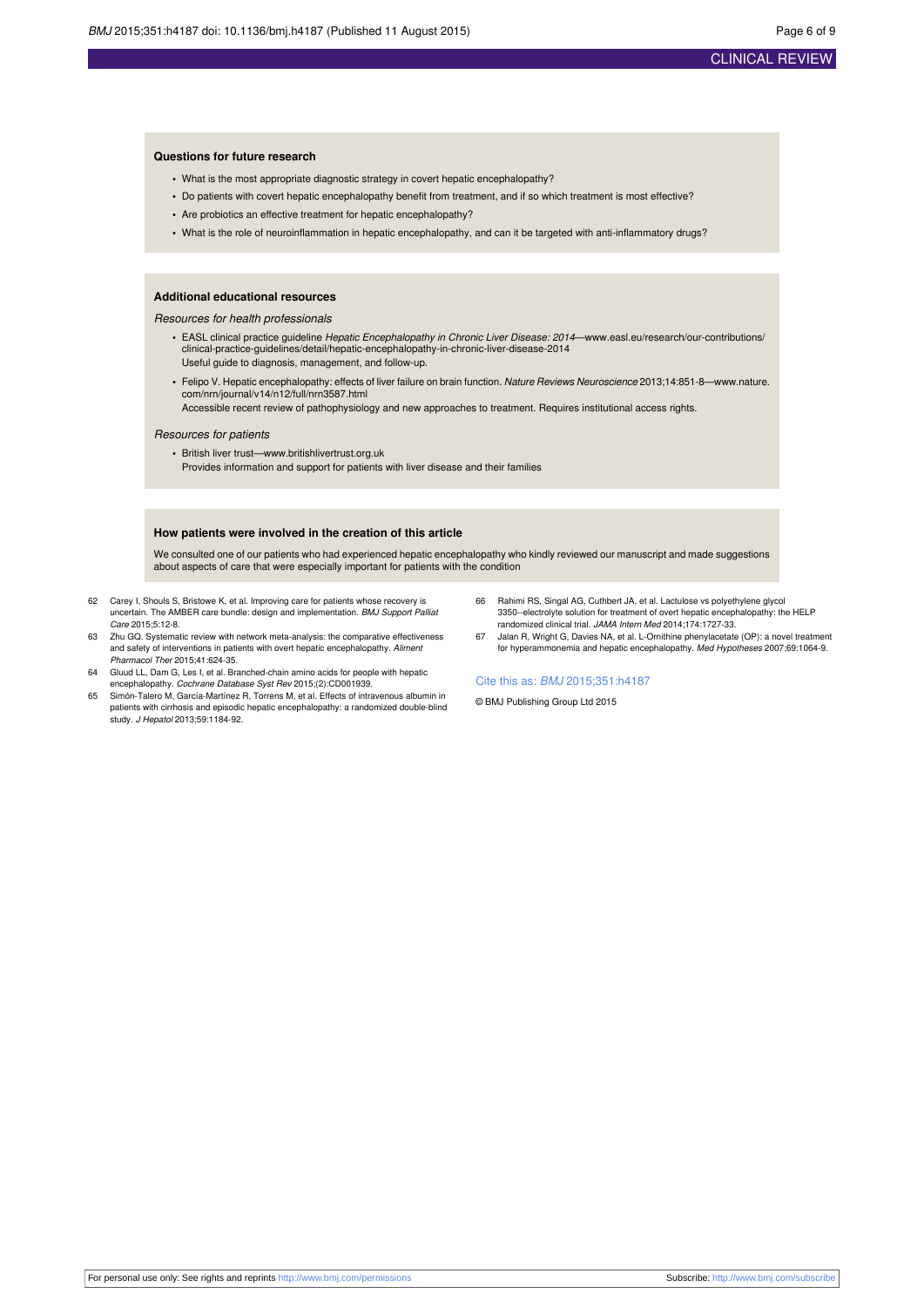### **Tables**

<span id="page-6-0"></span>

| Table 1 Psychometric tests for diagnosis of covert hepatic encephalopathy |
|---------------------------------------------------------------------------|
|---------------------------------------------------------------------------|

| Test name                                                        | <b>Description</b>                                                                                               | <b>Equipment required</b>                                                | <b>Problems</b>                                       |
|------------------------------------------------------------------|------------------------------------------------------------------------------------------------------------------|--------------------------------------------------------------------------|-------------------------------------------------------|
| Psychometric hepatic<br>encephalopathy score (PHES) <sup>8</sup> | Six tests evaluating cognitive and psychomotor<br>processing speed and visuo-motor coordination                  | Pencil and paper                                                         | Vision must be intact                                 |
| Stroop test <sup>9</sup>                                         | Tests interference between a coloured field and a<br>written colour name                                         | Computer, pencil and paper, or mobile Vision must be intact<br>phone app |                                                       |
|                                                                  | Critical flicker frequency (CFF) test <sup>10</sup> Assessment of ability to detect a light source<br>flickering | Specialised equipment                                                    | Vision must be intact                                 |
|                                                                  | Continuous reaction time (CRT) test <sup>11</sup> Motor reaction time to auditory stimuli                        | Computer equipment and additional<br>hardware                            | Hearing must be intact                                |
| SCAN test <sup>12</sup>                                          | Computerised digit recognition task                                                                              | Computer equipment                                                       | Vision must be intact                                 |
| Inhibitory control test (ICT) <sup>13</sup>                      | Test of attention and response inhibition to<br>presented letters                                                | Computer equipment                                                       | Requires patients to be familiar<br>with computer use |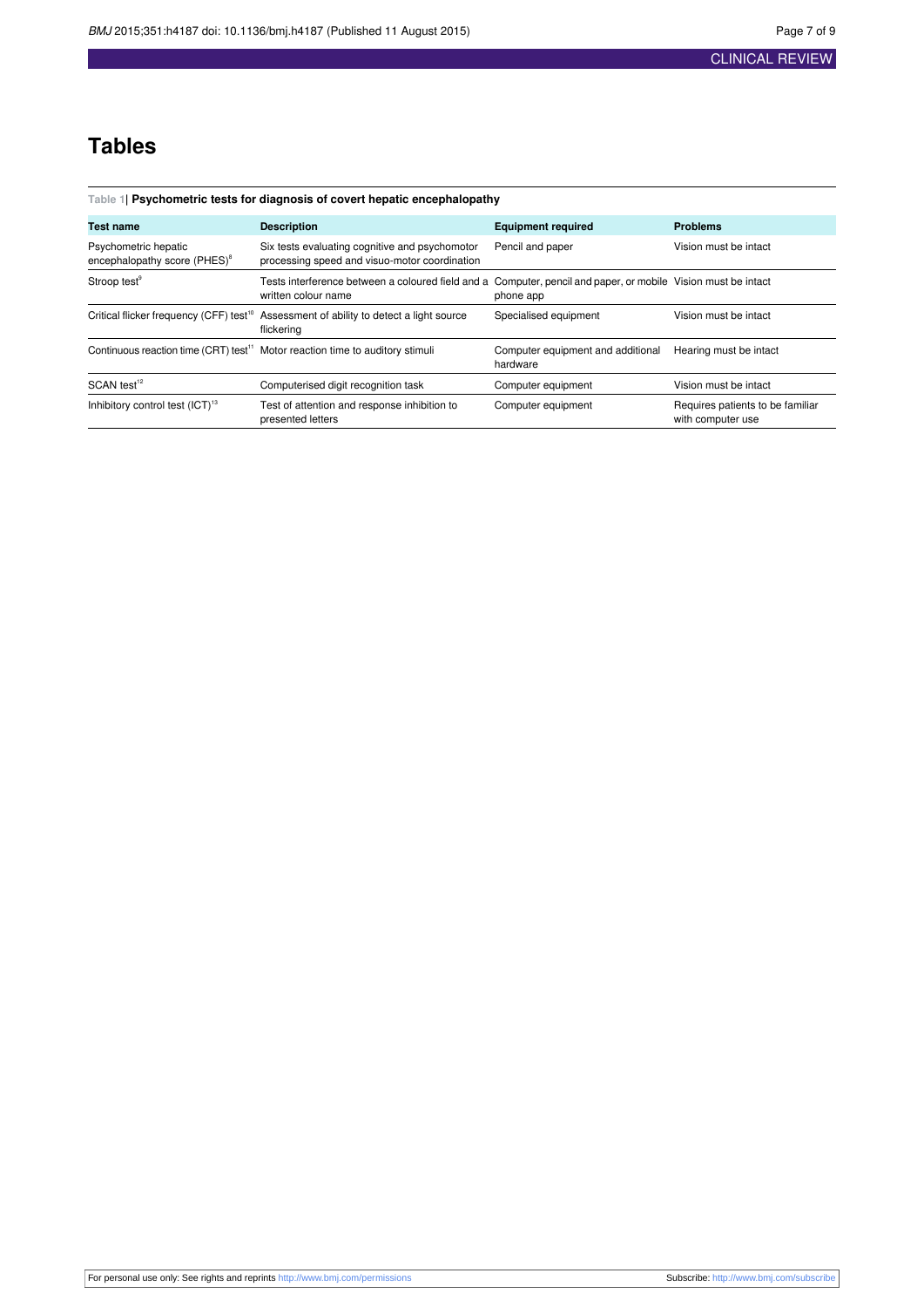|                                                                                                                               | $\textsf{\small Table 2}$ Differentials differential diagnosis for hepatic encephalopathy                                                                                                                                                                                                                                                                          |
|-------------------------------------------------------------------------------------------------------------------------------|--------------------------------------------------------------------------------------------------------------------------------------------------------------------------------------------------------------------------------------------------------------------------------------------------------------------------------------------------------------------|
| <b>Category and diagnosis</b>                                                                                                 | <b>Distinguishing factors</b>                                                                                                                                                                                                                                                                                                                                      |
| Metabolic:<br>Diabetic ketoacidosis<br>Hypoglycaemia<br>Hyperosmolar states                                                   | Patient's history and results of blood and urine investigations will help to exclude metabolic and endocrine causes                                                                                                                                                                                                                                                |
| Endocrine:<br>Hyponatraemia<br>Hypercalcaemia<br>Hypothyroidism                                                               |                                                                                                                                                                                                                                                                                                                                                                    |
| Drugs and toxins:<br>Alcohol intoxication or withdrawal<br>Wernicke's encephalopathy<br>Opioids<br>Benzodiazepines            | Alcohol withdrawal often causes tremor, sweating, and prominent hallucinations. A collateral history of alcohol intake can be<br>helpful<br>Constricted pupils and depressed respiratory drive may indicate opiate toxicity                                                                                                                                        |
| Infection:<br>Encephalitis<br>Sepsis related encephalopathy                                                                   | Look for prodromal personality change, fever, focal neurological signs, and seizures as signs of encephalitis<br>Evaluate carefully for a source of underlying sepsis: consider chest x ray and urine microscopy                                                                                                                                                   |
| Vascular:<br>Ischaemic stroke<br>Intracranial haemorrhage<br>Cerebral hypoperfusion                                           | Sudden onset focal neurological signs point to a cerebral vascular event<br>Cerebral hypoperfusion can occur secondary to cardiac failure or reduced circulating volume: consider echocardiography                                                                                                                                                                 |
| Others:<br>Non-convulsive status epilepticus<br>Brain lesions<br>Dementia<br>Obstructive sleep apnoea<br>Psychiatric disorder | Electroencephalography and brain imaging are vital if non-convulsive status or a space-occupying lesion are considered<br>Overnight pulse oximetry and early morning arterial blood gas analysis can point to obstructive sleep apnoea<br>Depression can cause psychomotor slowing and may coexist with other pathologies: psychiatric evaluation may be warranted |

### <span id="page-7-0"></span>**Table 2| Differentials differential diagnosis for hepatic encephalopathy**